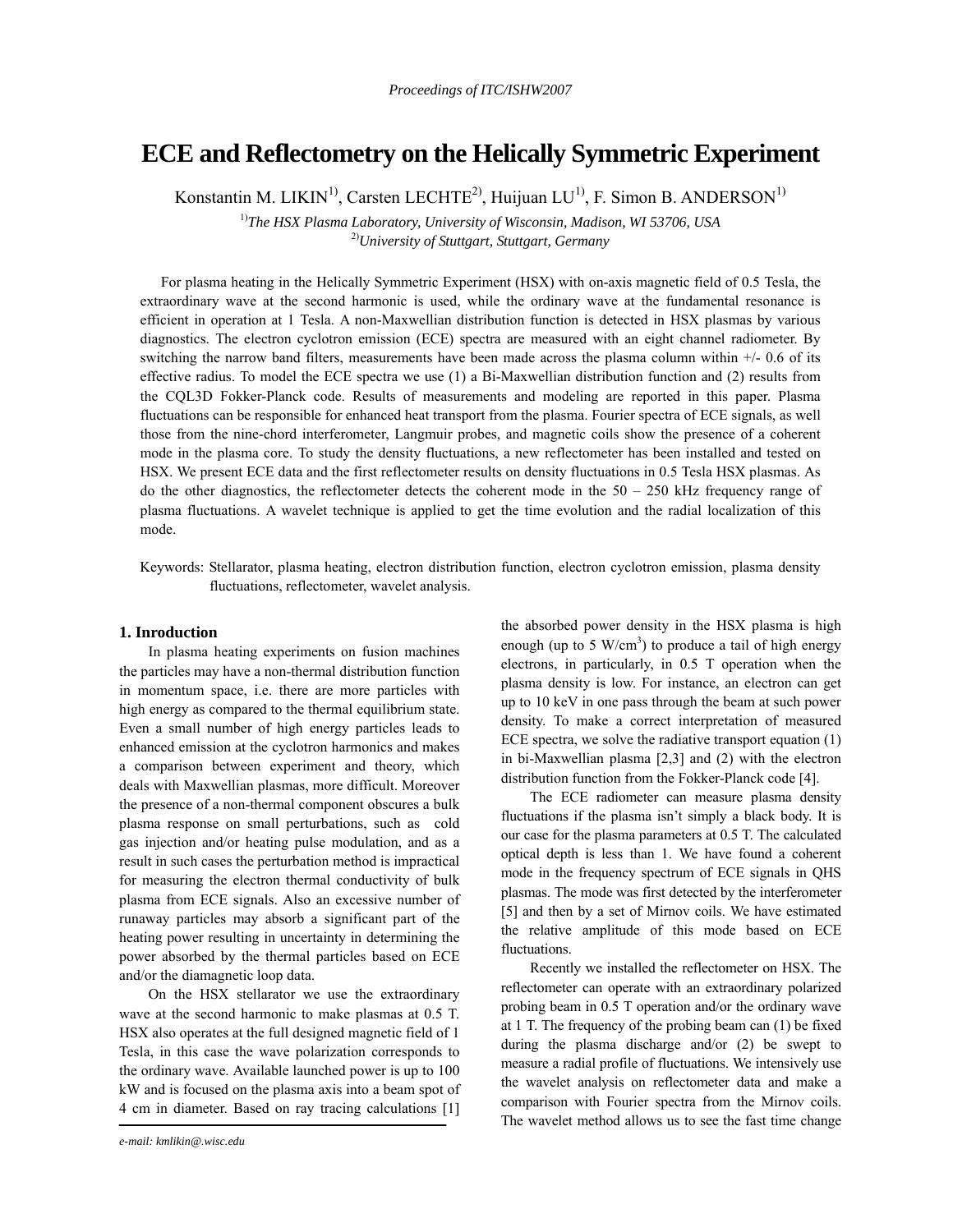(on scale of tens of microseconds) in the plasma fluctuation spectrum. Numerical modeling helps us to estimate the amplitude of measured fluctuations.

The standard magnetic configuration in our stellarator is quasi-helical symmetric (QHS) when the symmetric spectral component dominates along the field line. In the configuration with broken symmetry the mirror term is added to the magnetic field spectrum and we name this configuration Mirror. The gross magnetic properties are the same in both configurations but they differ in amplitude of magnetic field ripples (QHS has less  $\varepsilon_{\text{eff}}$  at r/a<sub>p</sub> = 2/3 by an order of magnitude). In this paper we present the results. obtained at 0.5 T with 50 kW of launched power at (1.4 -  $1.6$  $\cdot$  10<sup> $12$ </sup> cm<sup>-3</sup> of the line averaged plasma density (Fig. 1).



Fig.1 Plasma density profile in QHS and 10% Mirror

#### **2. ECE Measurements and Modeling**

The HSX radiometer has eight narrow band filters. By switching the filters we can get the ECE spectrum over the entire plasma. In this paper we report the results obtained with two sets of intermediate frequency (IF) filters. One set allows us to measure the emission from the high magnetic field (HF) side while the other one from the low magnetic field (LF). As we use the extraordinary wave at the second harmonic for heating and ECE measurements the emission cannot be detected from the heating resonance layer. At the plasma periphery the plasma optical depth is too low ( $\tau$  <



Fig.2 Measured ECE spectrum and the fit based on Bi-Maxwellian plasma model

0.1) to get a decent emission. Thus, we configure the ECE channels between 0.2 and 0.7 of the effective plasma radius.

 The ECE radiometer has been calibrated against the Thomson scattering (TS) in plasmas with off-axis heating when the plasma stored energy measured by the diamagnetic loop and integrated from TS profiles is in agreement. For the HF set of IF filters the resonance is shifted outboard at  $r=+0.3a_p$  and for the LF set we use inboard resonance at  $r=-0.2a_p$ , in both cases the TS profiles are identical. Then we took data in on-axis resonance with the two sets of filters. The measured ECE spectrum is shown in Fig. 2. It is clearly seen that the spectrum is non-symmetric (28 GHz corresponds to the plasma axis) due to the presence of supra-thermal electrons.

To find the population and the temperature of the high energy electrons the Bi-Maxwellian plasma model is applied. We use TS profiles  $(T_e(0) = 0.6 \text{ keV}, n_e(0) =$  $2.6 \cdot 10^{12}$  cm<sup>-3</sup>) to calculate the optical depth of the bulk plasma. The results of modeling are shown in Fig. 2. The higher emission at the HF side compared to the level of



Fig.3 Normalized  $N_e$  and  $T_e$  profiles for bulk and tail plasmas

grey plasma is mostly due to the broad population of supra-thermal electrons, and the tail temperature is responsible for enhanced signals at the LF side (Fig. 3). The best fit to the measured spectrum is for  $T_{tail} = 4.5$  keV,  $n<sub>tail</sub> = 0.6 \cdot 10<sup>11</sup>$  cm<sup>-3</sup>. The calculations made with the CQL3D Fokker-Planck code support the simple Bi-Maxwellian model (Figs. 4,5). In Fig. 5 the results at 1 T are also shown. At 50 kW of launched power the plasma stays thermal at a high density ( $> 6.10^{12}$  cm<sup>-3</sup>). The central



Fig.4 Black body spectrum from CQL3D code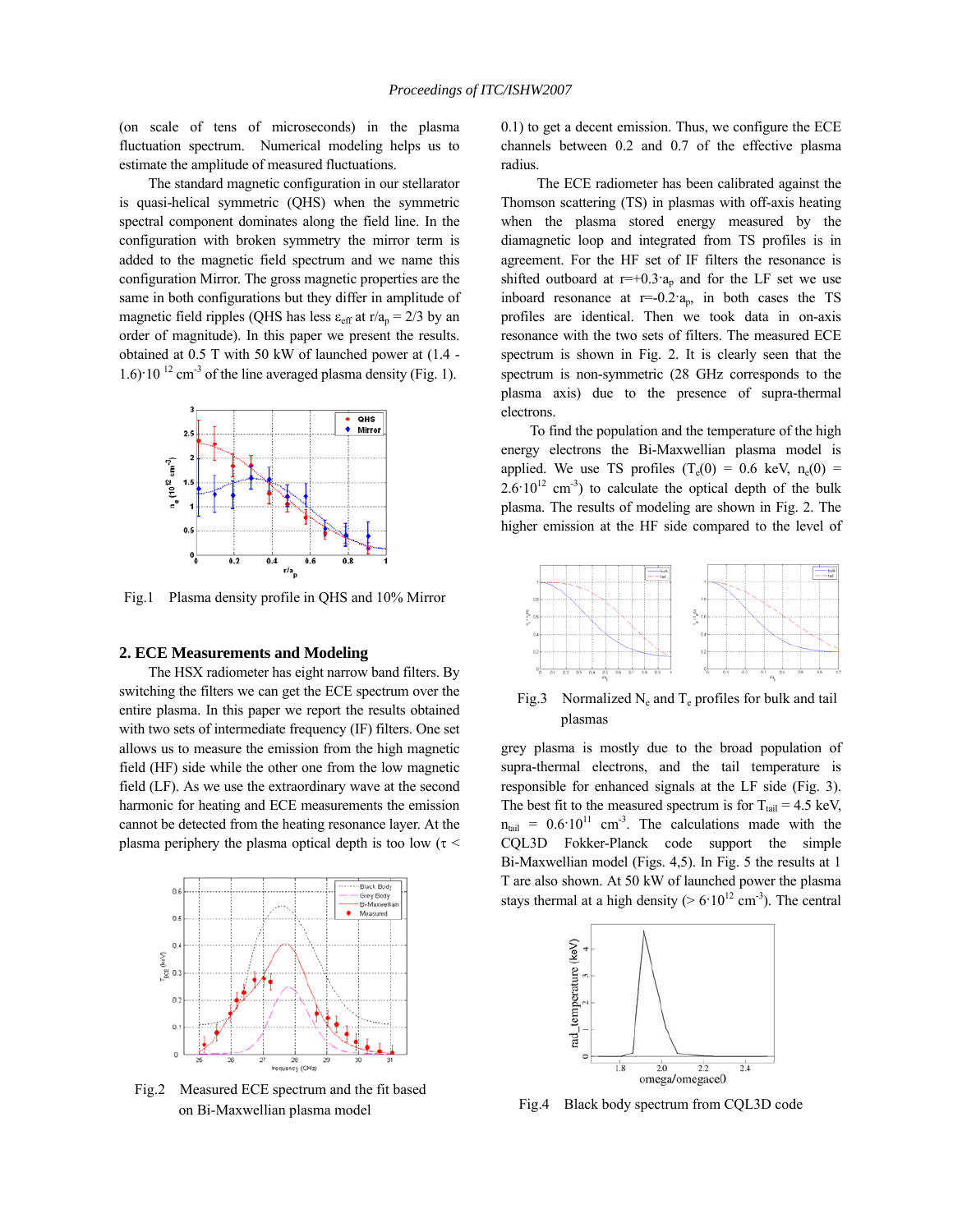electron temperature is 1.2 keV at 50 kW and 2 keV at 100 kW corresponding to the experimental data.



Fig.5 Normalized  $T_{ECE}$  calculated by CQL3D

In the QHS configuration the ECE radiometer is able to detect the coherent plasma density fluctuations in the narrow frequency band (38 - 44 kHz). The amplitude of the mode is defined as follows.



Fig.6 Amplitude of plasma density fluctuations measured by ECE radiometer

The channels  $(1 - 6)$  correspond to the LF side and channels 7 and 8 are on the HF side. For the thermal plasma channel #1 receives emission at  $r = 0.2 a_p$ , channel #6 – at r =  $0.6a_p$ , #7 and #8 – at -0.5 $a_p$  and -0.6 $a_p$ , respectively (Fig.6). The mode is well pronounced in the plasma core  $(r < 0.7 a_n)$  in the QHS configuration. According to Dr. C.Deng, the mode is driven by high energy electrons. The frequency of the mode is equal to the precision frequency of trapped particles circulating around the machine.

#### **3. Reflectometer on HSX**

Reflectometry is a well known method for measuring the plasma density [6]. We use a heterodyne detection with double frequency conversion so that the output signal frequency band is broad enough to detect plasma density fluctuations up to 10 MHz. To get reflections from low and high density plasmas two overlapping microwave sources are used. A fast pin switch (switch time  $\sim 10$  nsec) is used to connect the appropriate source to the output channel. An extraordinary wave is used in 0.5 T operation. The polarization can be easily changed for 1 T plasmas by rotating the horn antenna. The probing beam is focused inside the vacuum vessel into a small spot  $($   $\sim$  10 cm in diameter). To protect the sources and the mixer diodes narrow band-stop filters at 28 GHz are used.

In this paper we present the first results on plasma density fluctuations measured with the new reflectometer on HSX. The frequency spectra are measured in QHS and Mirror configurations. In Fig. 7 the spectra at fixed probing beam frequency ( $f_0 = 19$  GHz), which corresponds to the plasma density gradient region, are shown. The Mirror spectrum is much broader than the QHS one. To estimate



Fig.7 FFT of the reflectometer signals in QHS and 10% Mirror

the amplitude of fluctuations we need to apply 2-D modeling for the wave propagation in the HSX plasma.

 In the QHS configuration the reflectometer detects the coherent mode as well. The frequency of the probing beam can be swept. We use a step function for a single sweep in order to localize the mode. The single sweep (Fig. 8) is chosen to be 10 msec so that there are up to 5 full sweeps in the 50 msec plasma discharge. The X-wave



Fig.8 Probing beam frequency sweep and X-wave cut-off frequency in HSX plasma